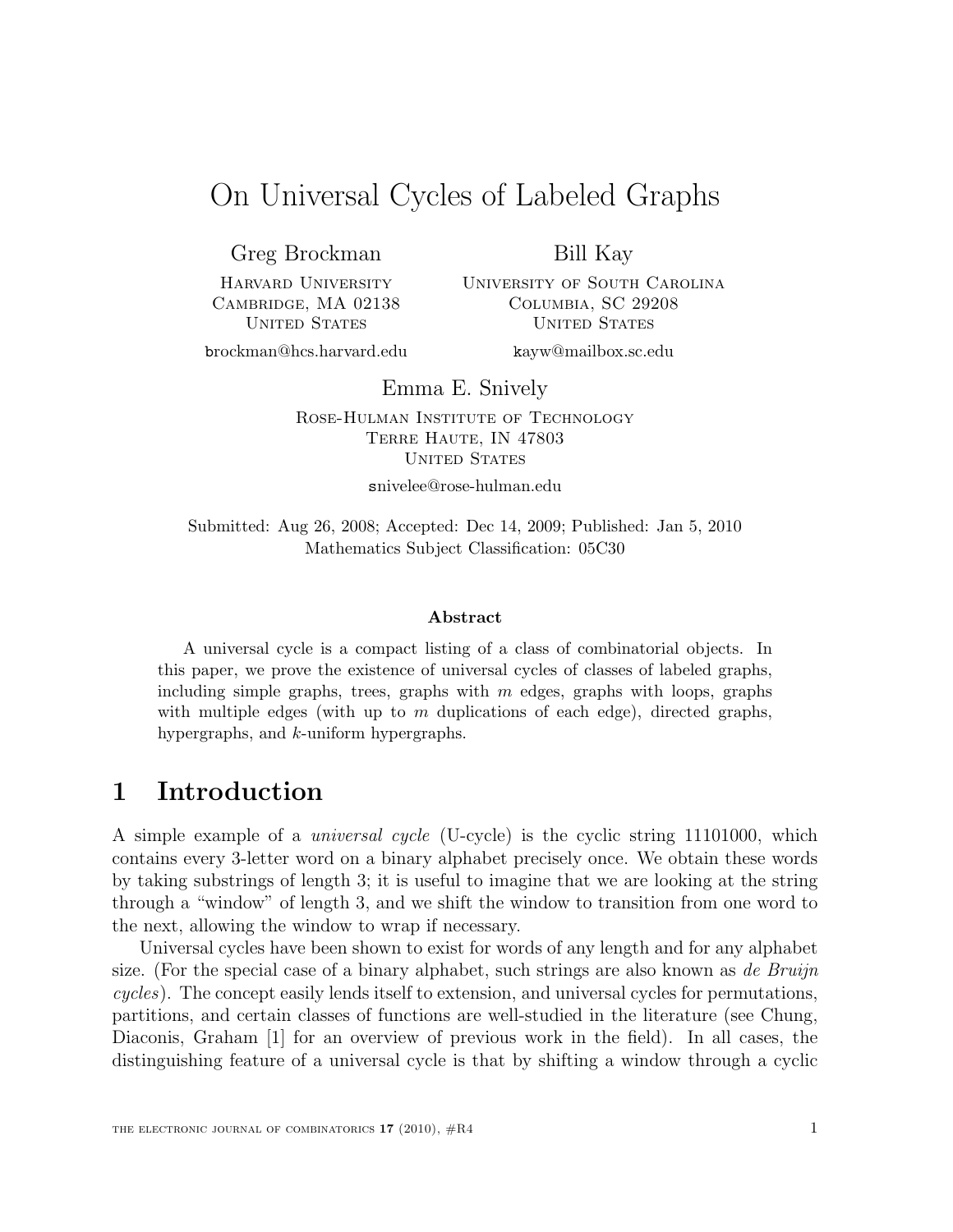string (or in some generalizations, an array), all objects in a given class are represented precisely once.

In this paper we generalize the notion of universal cycles. In particular, we show that these cycles exist for certain classes of labeled graphs. In order to define a universal cycle of graphs, we must first extend the notion of a "window."

**Definition 1.1.** Given a labeled graph G having vertex set  $V(G) = \{v_1, v_2, \ldots, v_n\}$  with vertices labeled by the rule  $v_j \mapsto j$  and an integer  $0 \leq k \leq n$ , define a k-window of G to be the subgraph of G induced by the vertex set  $V = \{v_i, v_{i+1}, \ldots, v_{i+k-1}\}\$  for some i, where vertex subscripts are reduced modulo  $n$  as appropriate, and vertices are relabeled such that  $v_i \mapsto 1, v_{i+1} \mapsto 2, \ldots, v_{i+k-1} \mapsto k$ . For each value of i such that  $1 \leq i \leq n$ , we denote the corresponding  $i^{th}$  k-window of G as  $W_{G,k}(i)$ . If G is clear from context, we abbreviate our window as  $W_k(i)$ .



Figure  $1 - A$  3-window of an 8 vertex graph.

**Definition 1.2.** Given  $\mathcal{F}$ , a family of labeled graphs on k vertices, a universal cycle (Ucycle) of F, is a labeled graph G such that the sequence of k-windows of G contains each graph in F precisely once. That is,  $\{W_k(i)|1 \leq i \leq n\} = \mathcal{F}$ , and  $W_k(i) = W_k(j) \implies i =$ j. (Note that the vertex set of the k-windows and the elements of  $\mathcal F$  may be different, however, we will set two labeled graphs equal if they differ only by a bijection between their vertex sets.)

Example 1.3. Note that the full 8 vertex graph in Figure 1 is a U-cycle of simple labeled graphs (graphs without loops or multiple edges) on 3 vertices.

### 2 Universal cycles of simple labeled graphs

We begin our investigation by considering only simple graphs; that is, those without loops or multiple edges. Our result will be that U-cycles of simple labeled graphs on  $k$  vertices exist for all  $k \geqslant 0, k \neq 2$ .

Our proof employs two common notions from the study of U-cycles: the transition graph and arc digraph. The transition graph T of a family  $\mathcal F$  of combinatorial objects is a directed graph with vertex set  $V(T) = \mathcal{F}$ . If  $A, B \in \mathcal{F}$ , there is an edge from A to B in T if and only if B can follow A in one window shift of a U-cycle. If  $\mathcal F$  is a family of graphs on k vertices, this means that the subgraph induced by the vertices labeled  $2, 3, \ldots, k$  in A is equal to that induced by the vertices  $1, 2, \ldots, k-1$  in B. It should be clear that a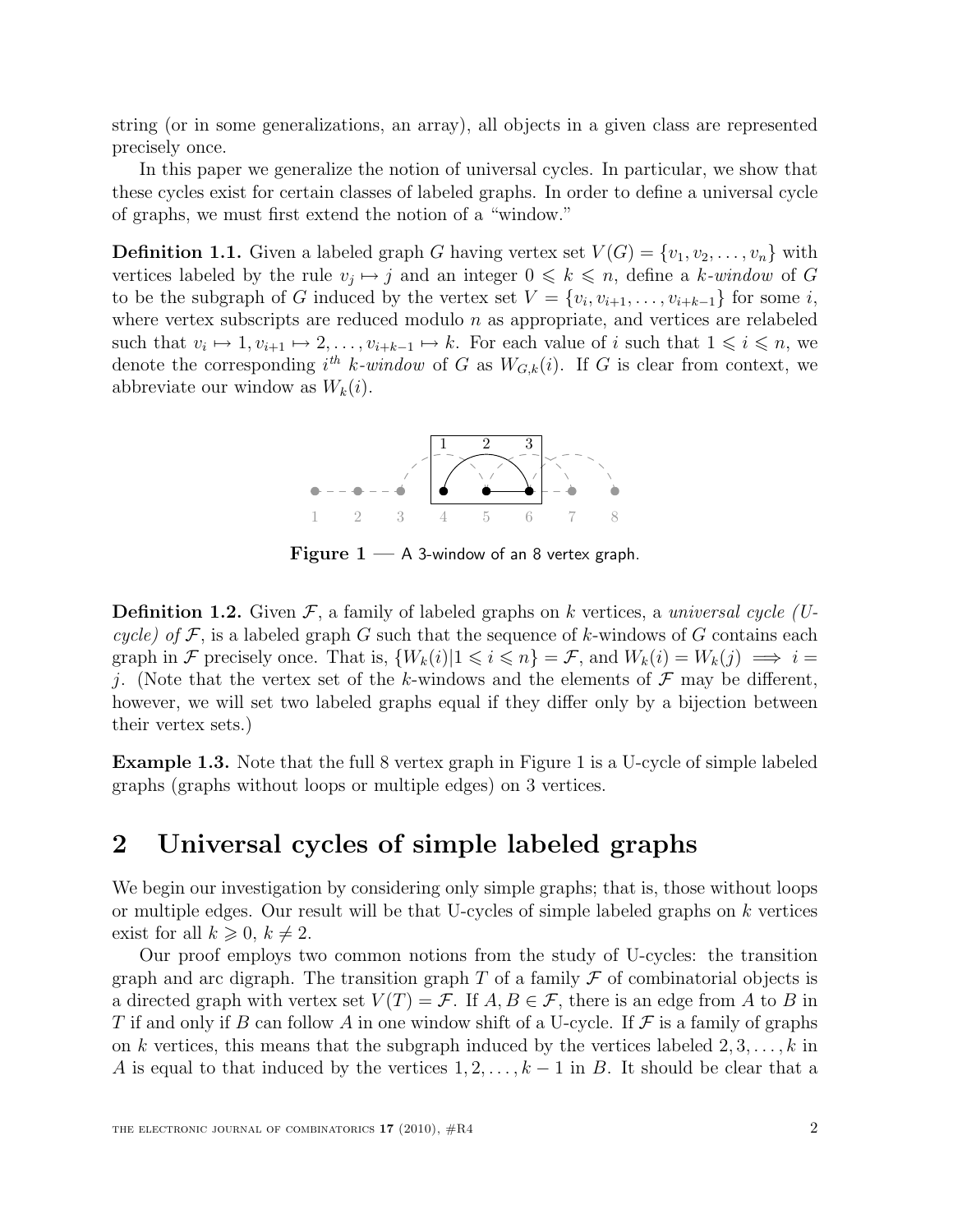

Figure  $2$  — (Left) A partial sketch of the transition graph of simple graphs on 3 vertices, and (right) the full transition graph. We provide the left figure for clarity.

U-cycle of  $\mathcal F$  corresponds to a Hamiltonian circuit in  $T$  (a directed cycle passing through every vertex exactly once).

Unfortunately, finding Hamiltonian circuits in graphs is an NP-hard problem; however, in our case the problem can be further reduced. Let D be the graph with  $E(D) = \mathcal{F}$ such that two edges  $A, B$  in  $D$  are consecutive (the head of  $A$  equals the tail of  $B$ ) if and only if B can follow A in a U-cycle. Note that  $V(D)$  is arbitrary. Call D the arc digraph of  $\mathcal F$ . Now finding a U-cycle of  $\mathcal F$  is equivalent to finding an Eulerian circuit in D (a directed cycle passing through every edge exactly once); such circuits are easy to detect. In particular, a graph has an Eulerian circuit if and only if each of its vertices has equal in-degree and out-degree and the graph is strongly connected (for any two vertices  $x, y$ , there is a directed path from x to y). For convenience, we often choose the vertices in  $V(D)$  to be equal to the "overlap" between consecutive edges. In the following, we construct the transition graph only as a guide for constructing the arc digraph.

**Lemma 2.1.** The arc digraph D of simple labeled graphs on k vertices,  $k \geq 3$ , has the following properties:

- 1. For each  $\mathcal{X} \in V(D)$ , the in-degree of X equals the out-degree of X.
- 2. The graph D is strongly connected (there is a directed path from  $\mathcal X$  to  $\mathcal Y$  for any  $\mathcal{X} \neq \mathcal{Y} \in V(D)$ ).

*Proof.* Fix  $k \geq 3$ . Let F be the set of simple graphs on k vertices. We begin by constructing the transition graph of  $\mathcal F$ . The vertices of this graph are the elements of  $\mathcal F$ . As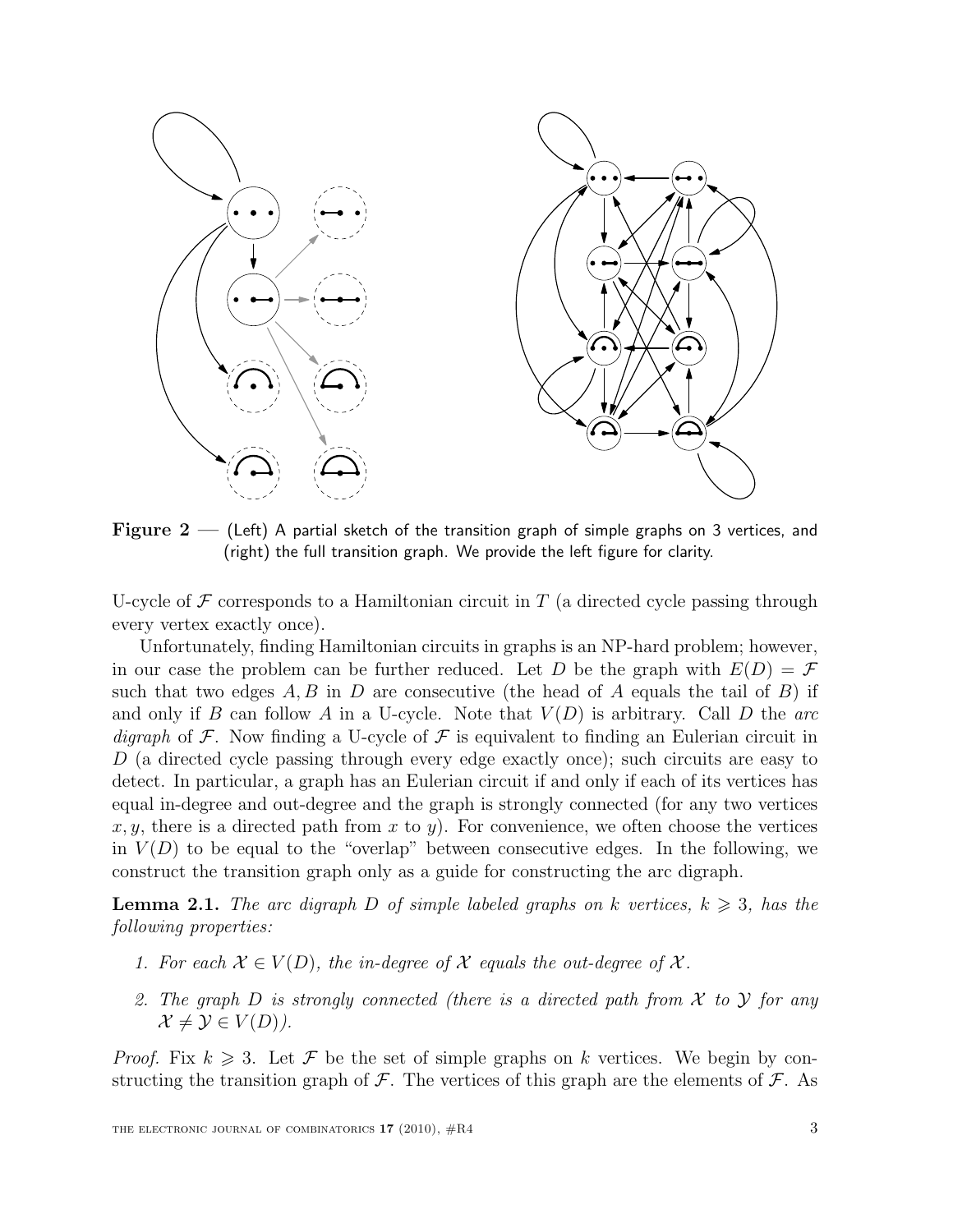

Figure  $3$  — The arc digraph of the set of simple labeled graphs on 3 vertices.

an example, Figure 2 contains the transition graph for the case  $k = 3$ .

Consider  $A, B \in \mathcal{F}$ . Let u be the subgraph induced by the vertices labeled  $2, 3, \ldots, k$ in A (with its vertices relabeled to  $1, 2, \ldots, k - 1$ , preserving order) and let v be the subgraph induced by the vertices labeled  $1, 2, \ldots, k-1$  in B. We draw an edge from A to B if and only if B can follow A in a U-cycle, which is equivalent to  $u = v$ . Thus the transition graph has an edge from  $A$  to  $B$  if and only if removing the first vertex from  $A$ yields the same graph as removing the last vertex from B.

We now construct the arc digraph corresponding to this transition graph. Its edge set will be the vertex set of our transition graph. In accordance with the convention mentioned earlier, we use as its vertex set the set of graphs on  $k-1$  vertices. By the previous paragraph, the head of an edge  $A \in \mathcal{F}$  is the vertex equal to the induced subgraph resulting from removing A's first vertex. Similarly its tail is the vertex equal to the induced subgraph resulting from removing its last vertex. See Figure 3 for the arc digraph in the case  $k = 3$ .

**Proof of 1:** Let  $\mathcal{X} \in V(D)$  be a vertex in the arc digraph. Since an edge  $A \in E(D)$ points into X if and only if removing the first vertex of  $E(D)$  yields X, the in-degree of X must equal  $2^{k-1}$ , since the first vertex can arbitarily be adjacent to or not adjacent to each vertex in  $V(\mathcal{X})$ . Similarly, the out-degree of X is also  $2^{k-1}$  since an edge  $B \in E(D)$ points out of  $\mathcal X$  precisely when deleting its last vertex yields  $\mathcal X$ , and again we have two choices for each vertex in  $V(D)$ .

**Proof of 2:** Consider any two vertices of D,  $\mathcal{X}$  and  $\mathcal{Y}$ . Let G be the (labeled) disjoint union of X and Y, after incrementing the label on each of Y's vertices by k, as exemplified in Figure 4. Now consider the sequence of k-vertex graphs  $W_{G,k}(1), W_{G,k}(2), \ldots, W_{G,k}(k+1)$ 1). Deleting the first vertex of  $W_{G,k}(i)$  yields  $W_{G,k-1}(i + 1)$ , as does deleting the last vertex of  $W_{G,k}(i+1)$ . Thus  $W_{G,k}(i)$  and  $W_{G,k}(i+1)$  are consecutive in D. Furthermore,  $W_{G,k}(1) = \mathcal{X}$  and  $W_{G,k}(k+1) = \mathcal{Y}$ , and hence there is a path in D from X to Y, as desired.  $\Box$ 

**Theorem 2.2.** For each  $k \geq 0$ ,  $k \neq 2$ , there exists a universal cycle of simple labeled graphs on k vertices.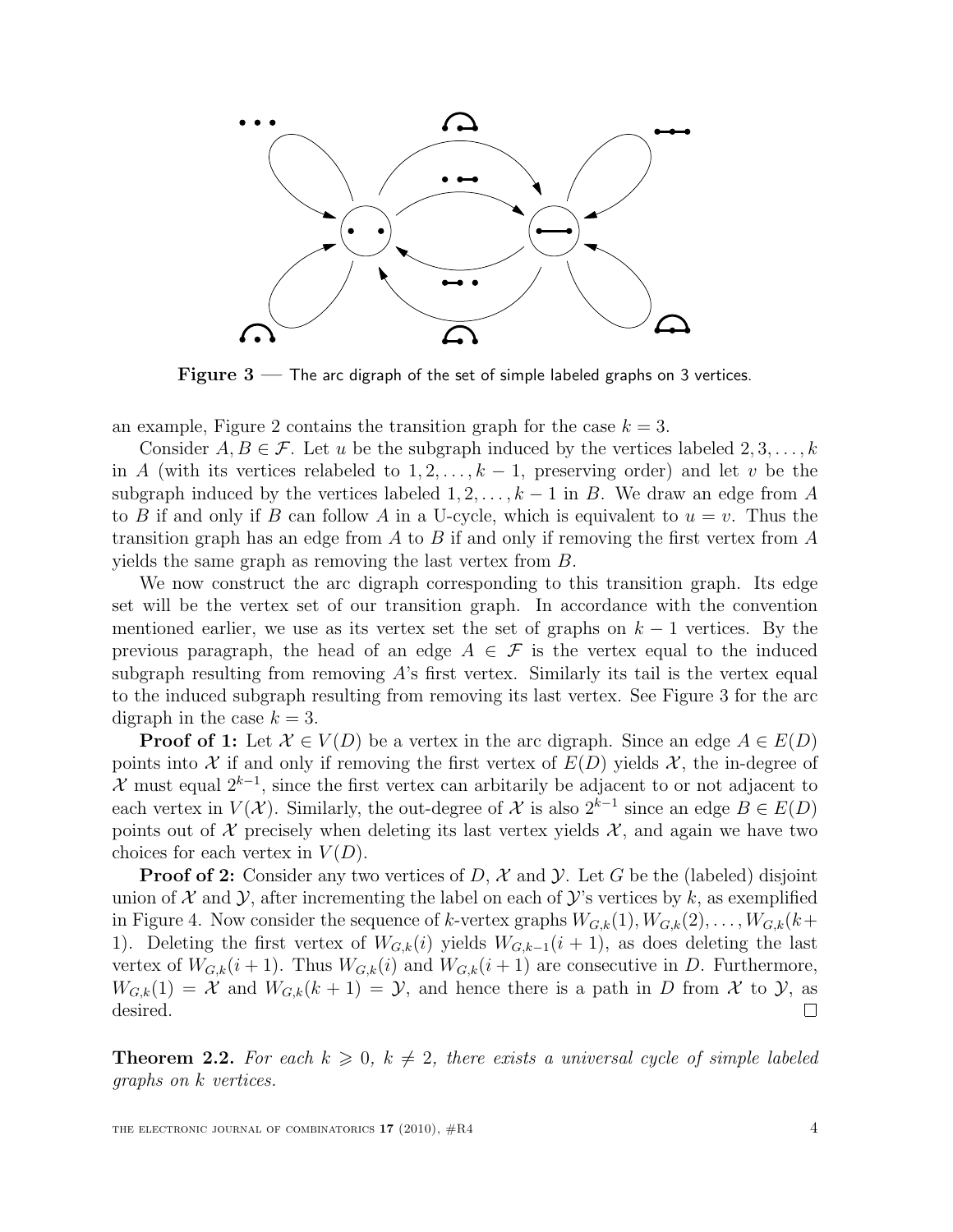

Figure 4 — An example of taking the labeled disjoint union of X and Y, where each of X and  $Y$  are graphs on four vertices.

*Proof.* When  $k = 0$  or  $k = 1$  the result is trivial. For  $k \geq 3$ , Lemma 2.1 implies that the arc digraph of simple labeled graphs on k vertices has an Eulerian cycle, and hence a U-cycle of them exists.  $\Box$ 

Note that for  $k = 2$  we can modify our definition of a window in order to recognize two distinct windows on two vertices, as shown in Figure 5. Also notice that our proof reduces the problem of finding graph U-cycles to the problem of finding Eulerian cycles of directed graphs, and linear-time algorithms for constructing Eulerian cycles are known in the literature.

## 3 General Strategies

The results of the previous section can be generalized to many classes of graphs, as we show here. Throughout this section, we suppose that all graphs in a given family have  $k$ vertices for some fixed  $k$ . Since our results will equally well apply to hypergraphs, we will consider hypergraphs to be a class of graphs.

**Definition 3.1.** Let  $\text{rot}(X)$  be the *rotation class of* X, or the set of labeled graphs that differ from X only by a cyclic rotation of vertex labels.

**Lemma 3.2.** Let  $\mathcal F$  be a family of labeled graphs (which we permit to contain non-simple graphs or even hypergraphs) such that if  $X \in \mathcal{F}$ , then rot(X)  $\subseteq \mathcal{F}$ . Then in the arc digraph of  $\mathcal F$ , for every vertex V, the in-degree of V equals the out-degree of V.

*Proof.* Let V be a vertex of the arc digraph of  $\mathcal F$ . Let the set of edges pointing into V be denoted by  $I(V)$ , and let the set of edges leaving V be denoted  $O(V)$ . We provide a bijection  $f: I(V) \longrightarrow O(V)$ , thus proving our lemma. Let I be an edge pointing into V



Figure 5 — An illustration of a U-cycle using a modified window for  $k = 2$ . The left window is the complete graph while the right window is the empty graph. Note that an edge is considered to be in a window only if it is not "cut" by the window.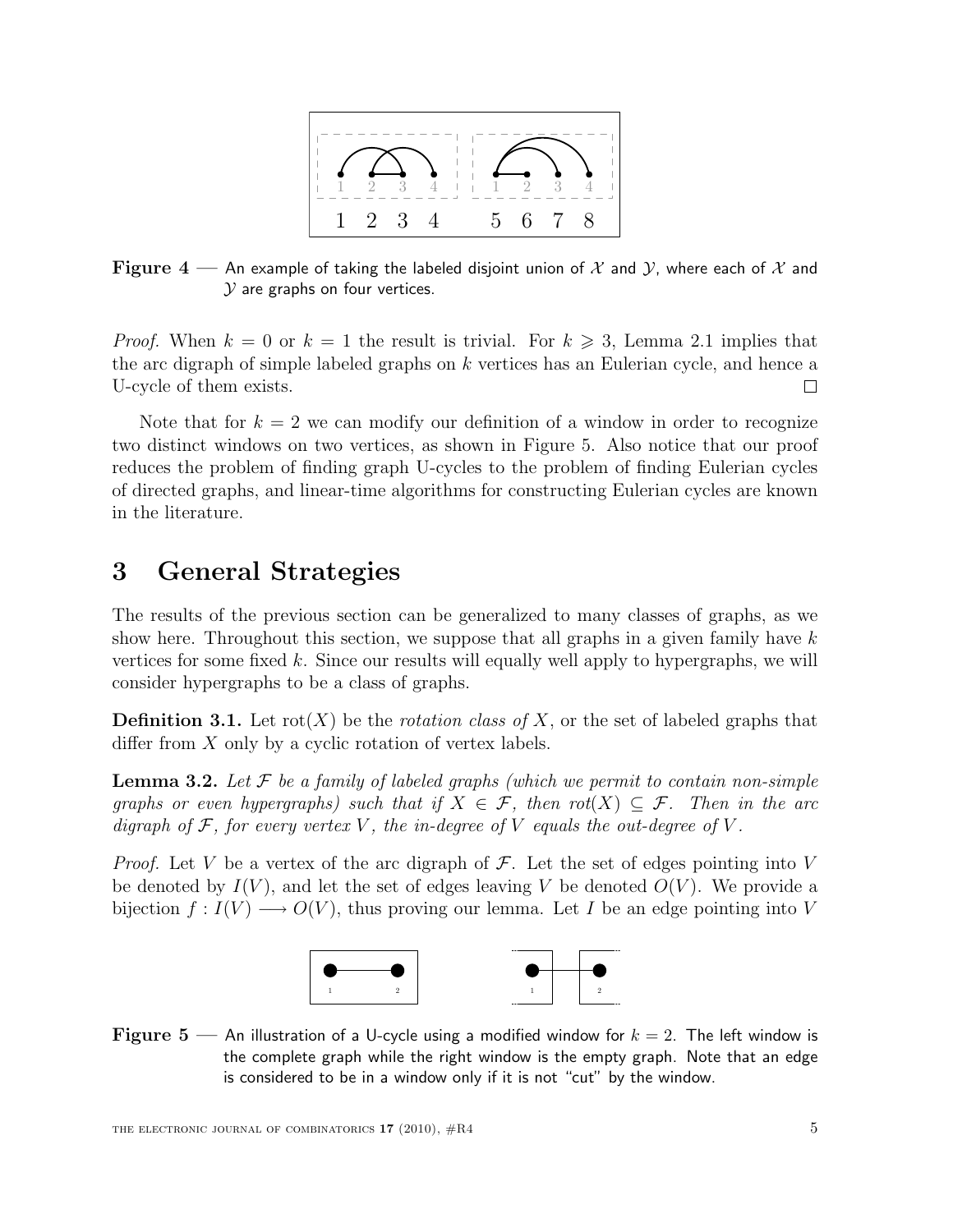

**Figure 6** — The cyclic relabeling of the vertices to create an isomorphic graph

(recall that edges in our arc digraph are elements of  $\mathcal{F}$ ). If I has k vertices, define  $f(I)$ as the graph obtained by cyclically relabeling I as follows:  $1 \mapsto k, 2 \mapsto 1, 3 \mapsto 2, \ldots, k \mapsto$ k − 1. Then we see that  $f(I) \in \mathcal{F}$ , since  $f(I)$  is a rotation of I, and furthermore  $f(I)$  is an edge leaving V .

Injectivity of  $f$  is clear. Now consider any edge  $J$  leaving  $V$ . Let  $I$  be the graph obtained by cyclically relabeling J as follows:  $1 \mapsto 2, 2 \mapsto 3, \ldots, k-1 \mapsto k, k \mapsto 1$ . Again, I is isomorphic to J, so  $I \in \mathcal{F}$ . Furthermore, I is an edge pointing into V. Thus J has a preimage under  $f$ , and  $f$  is surjective.  $\Box$ 

Lemma 3.2 implies that if some class  $\mathcal F$  of labeled graphs is closed under rotation, then in order to show that a U-cycle of  $\mathcal F$  exists we need only show that the arc digraph is strongly connected (save for isolated vertices). That is, we must show that given two edges I and J in the arc digraph, there exists a directed path in the arc digraph beginning with  $I$  and ending with  $J$ . In terms of U-cycles, this is equivalent to showing the existence of a graph G such that  $W_{G,k}(i) = I, W_{G,k}(j) = J$  and  $W_{G,k}(h) \in \mathcal{F}$  for  $i \leq k \leq j$ . Or alternatively, we can picture walking on the arc digraph from  $I$  to  $J$ , taking a series of "moves" along consecutive edges, always following the directed arrows.

We now apply these ideas to prove the existence of U-cycles of various classes of graphs.

**Theorem 3.3.** For each  $k \neq 2$ , U-cycles exist for the following classes of graphs on k vertices: graphs with loops, graphs with multiple edges (with up to m duplications of each edge), directed graphs, hypergraphs, and j-uniform hypergraphs.

*Proof.* The cases  $k = 0, 1$  are trivial. If  $k \geqslant 3$ , we proceed in analogy to Part 2 of Lemma 2.1. Take  $\mathcal F$  to be any of the desired classes of graphs. Pick two graphs I and J from  $\mathcal F$ . Let G be the labeled disjoint union of I and J. The graph I is the first k-window of  $G$ , and the graph J is the  $(k+1)^{st}$  k-window. Further, each k-window  $W_{G,k}(i)$ ,  $1 \leq i \leq k+1$ , is a graph in  $\mathcal F$ . Thus these k-windows represent a series of legal edge moves in our arc digraph.  $\Box$ 

The extensions from Theorem 3.3 followed readily because the relevant graph classes were unrestricted; connectedness of the arc digraph was trivial. Notice that our proof also applies to some restricted classes of graphs, such as forests. We now turn our attention to U-cycles of two types of restricted classes of simple graphs on k vertices.

**Theorem 3.4.** U-cycles exist for trees on k vertices for  $k \geq 3$ .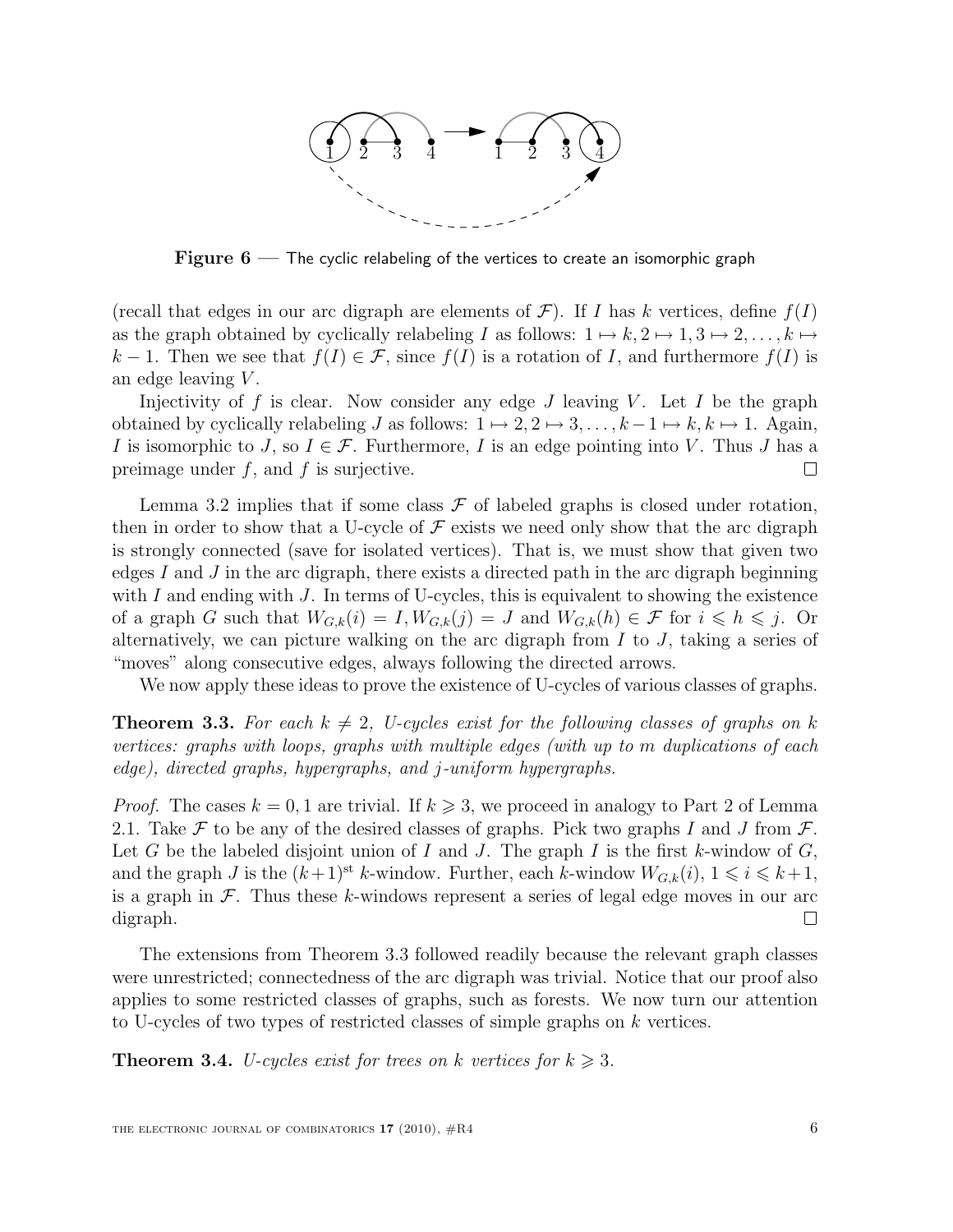*Proof.* Let I, J be trees. Let G be the labeled disjoint union of I and J. As we read the k-windows starting from I, let  $M$  be the first non-tree window that we arrive upon. Define  $v_M$  to be vertex of highest label in M. Since none of G's subgraphs contain cycles, we see that there must be one or more components of M that are not connected to the component of  $v_M$ . Draw edges from  $v_M$  to each of these components; note that the resulting window is now a tree. Furthermore, these edges did not create any cycles in any of G's k-windows, since there are no edges between vertices with label higher than that of  $v_M$  and those with lower label. Also note that still  $W_{G,k}(1) = I, W_{G,k}(k+1) = J$ . We then iterate this process until we arrive at a graph that gives us a sequence of  $k$ -windows, all of which are trees, starting at  $I$  and ending at  $J$ .  $\Box$ 

#### Theorem 3.5. U-cycles exist for graphs with precisely m edges.

*Proof.* For any graph G, let  $d(G)$  be the degree sequence of G. For two graphs G, H having m edges, define  $d(G) < d(H)$  if  $d(G)$  comes before  $d(H)$  lexicographically. We show that for any graph I having exactly  $m$  edges, there is a sequence of moves that takes I to the (unique) graph L having m edges and having least degree sequence of graphs with  $m$  edges. Thereupon, using the bijection we created in Lemma 3.2, for any graph J having exactly m edges we can reverse its path to L to arrive at a path from L to J. This will complete our proof.

Let I be a graph with m edges. If I has least degree sequence, we are done. Otherwise, let  $d(I) = (d_1, d_2, \ldots, d_k)$  and  $d(L) = (L_1, L_2, \ldots, L_k)$ . Since  $d(I)$  is not minimal, there must be some *i* such that  $d_i > L_i$ . But then there must exist some  $j > i$  such that  $d_j < L_j$ . Now consider a sequence of moves where at each step we rotate  $I$ 's vertices according to the relabeling  $1 \mapsto k, 2 \mapsto 1, \ldots, k \mapsto k-1$  until the vertex formerly labeled i attains label 1; let  $i'$  be any vertex adjacent to it. Rotate the vertex set once more, but this time connect the vertex formerly labeled  $i'$  to j instead of i. After rotating all of the vertices back to their original positions, we obtain a graph with a smaller degree sequence than I. By infinite descent, we see that we can eventually move to L via a sequence of moves all of which are graphs having  $m$  edges, thus completing the proof of the theorem.  $\Box$ 

### 4 Conclusions and Future Directions

In this paper, we have presented a beginning theory of universal cycles of graphs. We have shown the existence of U-cycles of various classes of labeled graphs on  $k$  vertices, including simple graphs, multigraphs, graphs on m edges, directed graphs, trees, hypergraphs, and k-uniform hypergraphs.

Our work in this field is far from complete. There exist many other classes of graphs for which there conceivably exist U-cycles. However, perhaps the most obvious gap is results regarding U-cycles of unlabeled graphs. The canonical result would be to prove the existence of U-cycles of isomorphism classes of graphs. In such a U-cycle, no two k-windows are isomorphic and every isomorphism class is represented as a k-window. It is easy to find a U-cycle of isomorphism classes of graphs on 3 vertices. It is difficult, but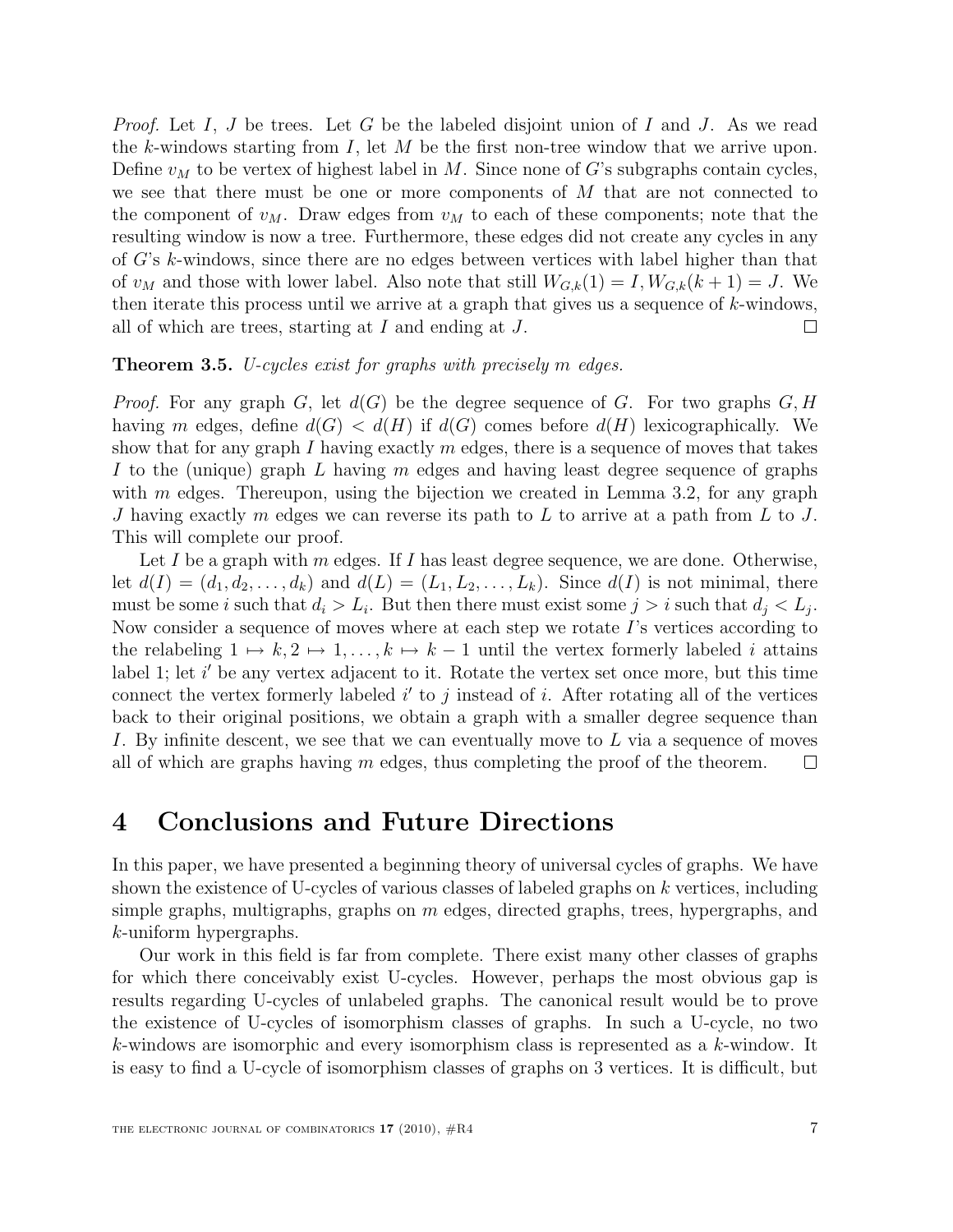still possible, to find a U-cycle of isomorphism classes of graphs on 4 vertices; one such cycle in exhibited in Figure 7. These results lead us to conjecture the following.



Figure  $7 - A$  U-cycle of isomorphism classes of graphs on 4 vertices.

**Conjecture 4.1.** For each  $k \neq 2$ , there exists a U-cycle of isomorphism classes of graphs on k vertices.

We also note that U-cycles have potential in theorem-proving as well, as demonstrated by the following result.

**Definition 4.2.** We say that an integer-valued graph theoretic function  $f$  is window-Lipschitz if, for all graphs  $G$  and  $H$  which are one window shift apart in a U-cycle,  $|f(G) - f(H)| \leq 1.$ 

Some examples of window-Lipschitz functions are chromatic number and largest clique.

**Lemma 4.3.** Let U be a U-cycle of some family  $\mathcal F$  of graphs, and let f be a window-Lipschitz function defined on these graphs. Then for each integer  $\min_{G \in \mathcal{F}} f(G) < i <$  $\max_{G \in \mathcal{F}} f(G)$  there exist at least two distinct elements of  $G \in \mathcal{F}$  such that  $f(G) = i$ .

*Proof.* By definition of a Lipschitz function, under a single window shift the value of  $f$ can change by at most 1. Hence during the sequence of window shifts from the graph with minimal  $f$ -value to maximal, every possible value of  $f$  in between the minimum and maximum is attained. Similarly, during the sequence of window shifts from the graph with maximal f-value to that with minimal, every possible value of  $f$  is again attained. This completes our proof.  $\Box$ 

Finally, we note that it is possible to reduce finding a U-cycle of a set of labeled graphs to finding a U-cycle of an appropriately defined set of equivalence classes of words. For example, let  $\mathcal F$  be the set of simple labeled graphs on k vertices, and let  $\mathcal G$  be the set of words of length  $k-1$  on the alphabet  $\{0, 1, \ldots, 2^{k-1} - 1\}$ . Define  $f : \mathcal{G} \to \mathcal{F}$  such that  $f(x_1x_2 \ldots x_{k-1})$  is the graph where, for  $1 \leq i \leq j \leq k$ , there is an edge from i to j if and only if the j<sup>th</sup> bit of  $x_i$  is 1. Now define two words in  $\mathcal G$  to be equivalent when their image under  $f$  is equal, and define the bijection  $f'$  to map an equivalence class to the image under f of any member of that equivalence class. For an example, see Figure 8.

It is not hard to show that a U-cycle of these equivalence classes (a string whose sequence of  $(k - 1)$ -windows contains exactly one representative from each equivalence class) exists precisely when a U-cycle of  $\mathcal F$  exists. This reduction allows one to think of U-cycles of graphs in the more traditional context of U-cycles of a restricted class of words. Similar reductions apply to other classes of labeled graphs.